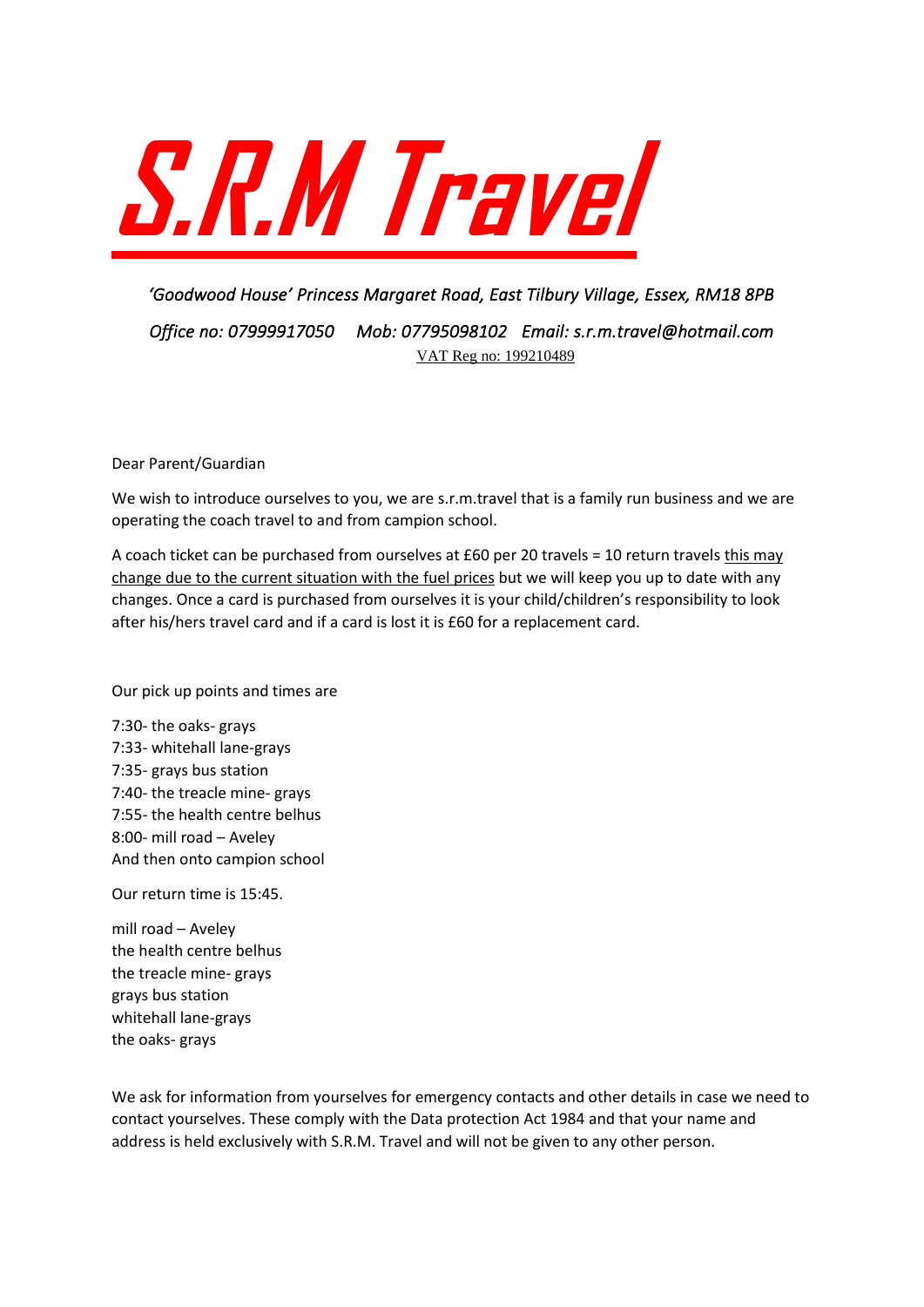

# *'Goodwood House' Princess Margaret Road, East Tilbury Village, Essex, RM18 8PB*

*Office no: 07999917050 Mob: 07795098102 Email: s.r.m.travel@hotmail.com* 

## VAT Reg no: 199210489

The form can either be handed back to the driver on the day of travel or posted to us directly. If any of the information you give changes at any point please do not hesitate to contact us.

If you need to contact us for payments/lost cards or for any other reason our contact details are:

## **Postal:**

S.R.M. Travel Goodwood House Princess Margret Road East Tilbury Village Essex RM18 8PB

#### **Office contact numbers:**

07999917050 - between the hours of 9am-5pm Monday-Friday (unless for emergency)

#### **Payments**

We prefer payments via bank transfer however if this isn't an option we can process this over the phone.

If a bank transfer is made could you please fill the reference box with your child's/children's full name thank you, you may also send a message to the office contact number to say you have made a payment, this will help us to process the tickets as soon as possible. We require tickets to be brought at least two days prior to running out and this will be your child/children's responsibility and this way it prevents refusal of travel.

Account name: Mr S Middleton

Account number: 40990760

Sort code: 20-69-40

Thankyou

Steve Middleton

S.R.M. Travel